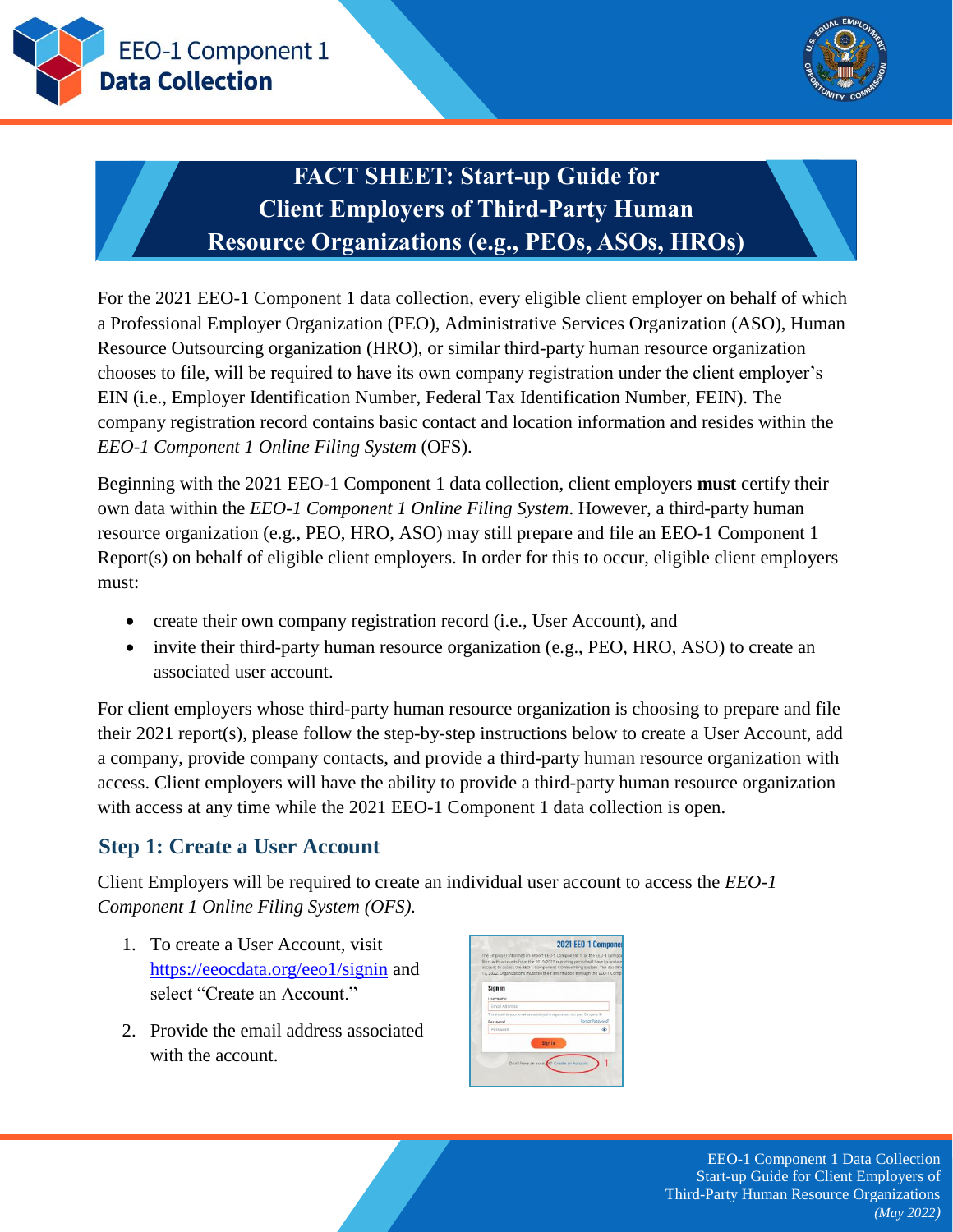

- 3. Users will receive an email from [Notification@eeocdata.org](mailto:Notification@eeocdata.org) within 10 minutes with the subject line "EEO-1 Component 1 Account Invitation."
- 4. Follow the instructions in the email and provide the requested user information to finish creating an account.
- 5. Return to <https://eeocdata.org/eeo1/signin> and use the newly created User Account credentials to log in to the *EEO-1 Component 1 Online Filing System (OFS).* The User Name is the email address used to create the User Account.

### **Step 2: Add a Company to** *Your Company List*

After creating an account and signing in to the *EEO-1 Component 1 OFS*, client employers can add a company to their list. To add a company, client employers will:

- 1. Select "Add Company to List" (or "Add Company" if no companies are listed) from the *Your Company List* page and follow the instructions to add a company to the *Your Company List* page.
- 2. Client employers that have previously filed under a thirdparty human resource organization, for example a Professional Employer Organization (PEO), will select "No" to the initial question and "No" to the first question in the following grid.
- 3. Client employers should answer the remaining questions based on the company information for the client employer that is filing the 2021 EEO-1 Component 1 Report. These questions determine the client employer's



- the company is newly formed because of a merger or spin-off, or
- the company was previously filed under a third-party human resource organization like a Professional Employer Organization (PEO) or other company.

EEO-1 Component 1 Data Collection Start-up Guide for Client Employers of Third-Party Human Resource Organizations *(May 2022)*



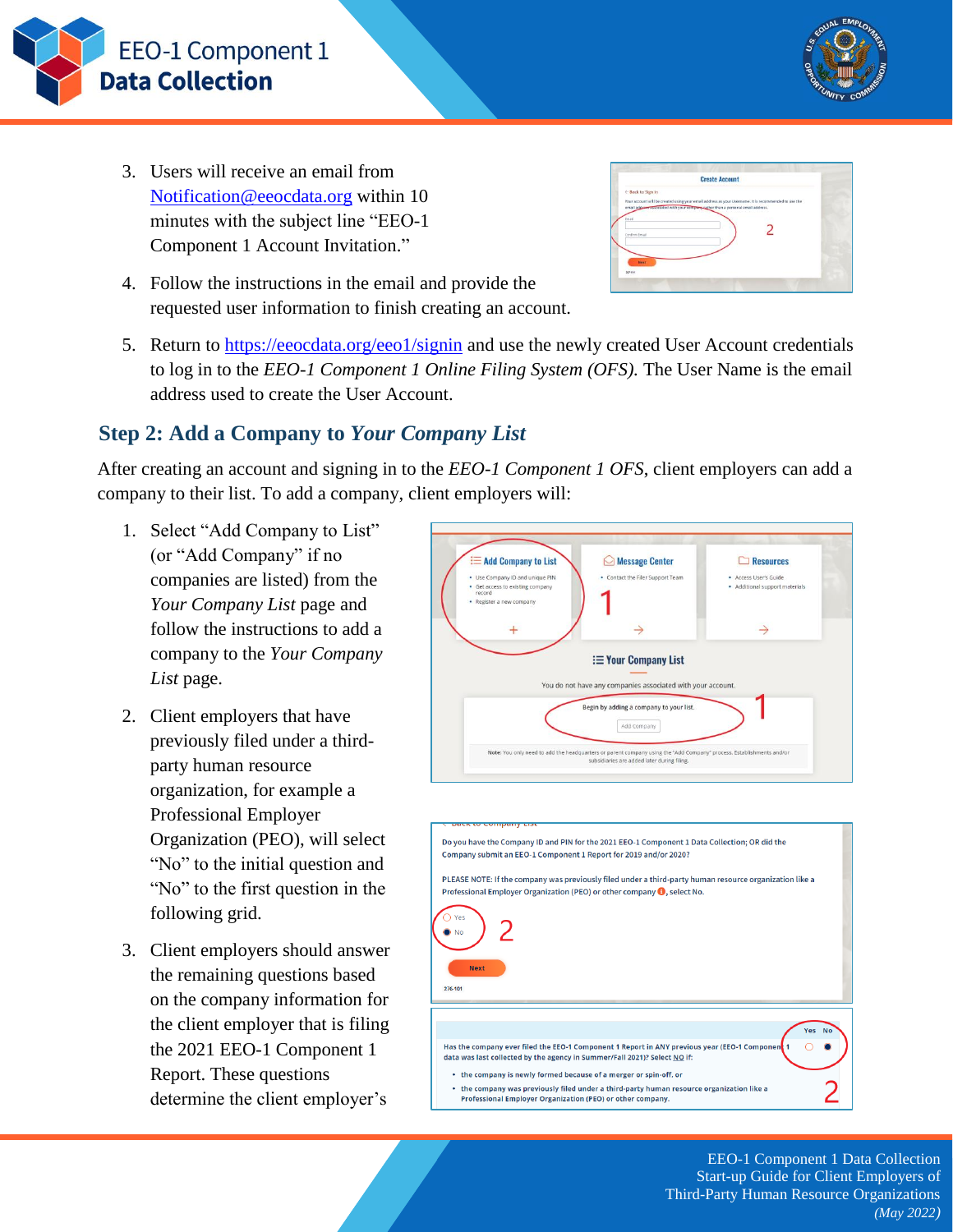



eligibility to file the 2021 EEO-1 Component 1 Report.

- 4. If a client employer is eligible to file, the final screen requests its company information. At the bottom of this screen, indicate that a PEO previously filed on behalf of the client employer.
- 5. Provide the name of the thirdparty human resource organization (e.g., PEO, HRO, ASO) and Unit ID associated with the client employer's company headquarters under the third-party human resource organization (if known).

|                                                                                                   | Yes | <b>No</b> | Don't know       |  |
|---------------------------------------------------------------------------------------------------|-----|-----------|------------------|--|
| As a result of a spin-off from a former parent company?                                           |     | 0         | $\left( \right)$ |  |
| As a result of a merger of two or more companies?                                                 |     |           | O                |  |
| A PEO previously filed on behalf of this company?                                                 |     |           |                  |  |
| <b>Next</b><br><b>Back</b><br>276-119                                                             |     |           |                  |  |
| <b>New Company Registration</b>                                                                   |     |           |                  |  |
|                                                                                                   |     |           |                  |  |
| What was the name of the most recent PEO that filed on behalf of your company?                    |     |           |                  |  |
| If known, enter the unit ID associated with this company's headquaters as reported under the PEO: |     |           |                  |  |
|                                                                                                   |     |           |                  |  |
| <b>Back</b><br><b>Next</b><br>276-120                                                             |     |           |                  |  |

#### **Step 3: Provide the Third-Party Human Resource Organization (e.g., PEO, HRO, ASO) Access to the Company Record**

To provide a third-party human resource organization with access to the company record:

1. Select the company record from the *Your Company List* page.



2. Select "Confirm Company Contacts" from the Company Dashboard.

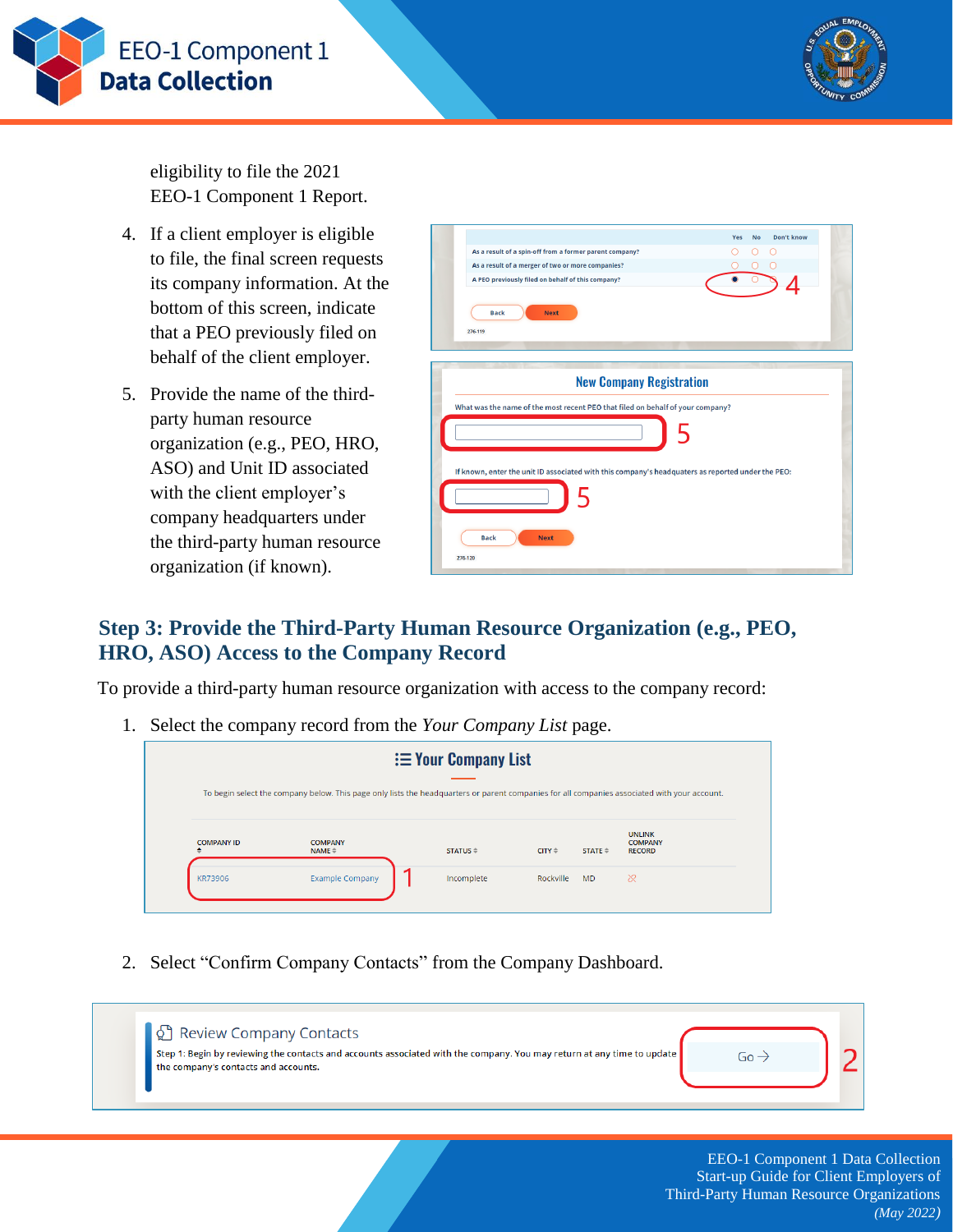EEO-1 Component 1 **Data Collection** 



- 3. Provide client employer contact information by selecting "Add New Contact." Filers **must** add a client employer contact in order to provide a third-party human resource organization account access in the next step.
	- Please provide a company contact for EEOC communications. Contacts are individual representatives of the company with responsibility for filing or certifying the 2021 EEO-1 Component 1 Report.
	- One contact must be listed as the *primary contact* for communication preferences. This contact **cannot** be an employee of the third-party human resource organization.
- 4. Select "Add Account" and provide an email address for the third-party human resource organization contact.
	- The third-party human resource organization contact will receive instructions on how to create an account within the 2021 *EEO-1 Component 1 Online Filing System*, as well as the Company ID and PIN associated with the client employer.
	- This will provide the third-party human resource organization with access to the client employer's company record.

|                                      |                                                                                                                                                                                                                                                                                                                                                                                                    |                                                                            |                     | <b>Contacts O</b>                                                                                                     |                                                                                                                                                                                                                                                                                      |  |  |  |  |  |
|--------------------------------------|----------------------------------------------------------------------------------------------------------------------------------------------------------------------------------------------------------------------------------------------------------------------------------------------------------------------------------------------------------------------------------------------------|----------------------------------------------------------------------------|---------------------|-----------------------------------------------------------------------------------------------------------------------|--------------------------------------------------------------------------------------------------------------------------------------------------------------------------------------------------------------------------------------------------------------------------------------|--|--|--|--|--|
| $\leftarrow$ Back to Example Company |                                                                                                                                                                                                                                                                                                                                                                                                    |                                                                            |                     |                                                                                                                       |                                                                                                                                                                                                                                                                                      |  |  |  |  |  |
|                                      |                                                                                                                                                                                                                                                                                                                                                                                                    | responsibility for filing or certifying the 2021 EEO-1 Component 1 Report. |                     |                                                                                                                       | Please review the Contacts and indicate a primary contact. Include individuals that should receive critical communications regarding the<br>EEO-1 Component 1 Report. One contact must be listed as a primary contact. Contacts are individual representatives of the company with   |  |  |  |  |  |
|                                      | Contacts must also be listed in the Account section to have Account Access. Registration for accounts requires a unique email address. If<br>multiple individuals require access to the company record in the Online Filing System, they must establish their own accounts. Selecting "Add<br>Account" will send an email inviting that individual to create an account.<br><b>Add New Contact</b> |                                                                            |                     |                                                                                                                       |                                                                                                                                                                                                                                                                                      |  |  |  |  |  |
| ction                                | First Name                                                                                                                                                                                                                                                                                                                                                                                         | <b>Last Name</b><br>Title                                                  | <b>Phone Number</b> | <b>Email Address</b>                                                                                                  | <b>Communication Preferences</b>                                                                                                                                                                                                                                                     |  |  |  |  |  |
|                                      |                                                                                                                                                                                                                                                                                                                                                                                                    |                                                                            |                     | <b>Accounts O</b>                                                                                                     |                                                                                                                                                                                                                                                                                      |  |  |  |  |  |
|                                      |                                                                                                                                                                                                                                                                                                                                                                                                    |                                                                            |                     | listed under "Contacts" with the same email address, but that email address can only be listed once under "Accounts". | Individuals added under Accounts will receive instructions on how to create an account within the 2021 EEO-1 Component 1 Online Filing<br>System and the Company ID and PIN for this company. Accounts are based on email address as the username. There may be multiple individuals |  |  |  |  |  |
| <b>Add Account</b>                   |                                                                                                                                                                                                                                                                                                                                                                                                    |                                                                            |                     |                                                                                                                       | Contacts must also be listed in the Account section to have Account Access. Registration for accounts requires a unique email address. If<br>multiple individuals require access to the company record in the Online Filing System, they must establish their own accounts.          |  |  |  |  |  |
|                                      | <b>first Name</b>                                                                                                                                                                                                                                                                                                                                                                                  | <b>Last Name</b>                                                           | <b>Title</b>        | <b>Phone Number</b>                                                                                                   | <b>Email Address</b>                                                                                                                                                                                                                                                                 |  |  |  |  |  |
|                                      |                                                                                                                                                                                                                                                                                                                                                                                                    |                                                                            |                     |                                                                                                                       |                                                                                                                                                                                                                                                                                      |  |  |  |  |  |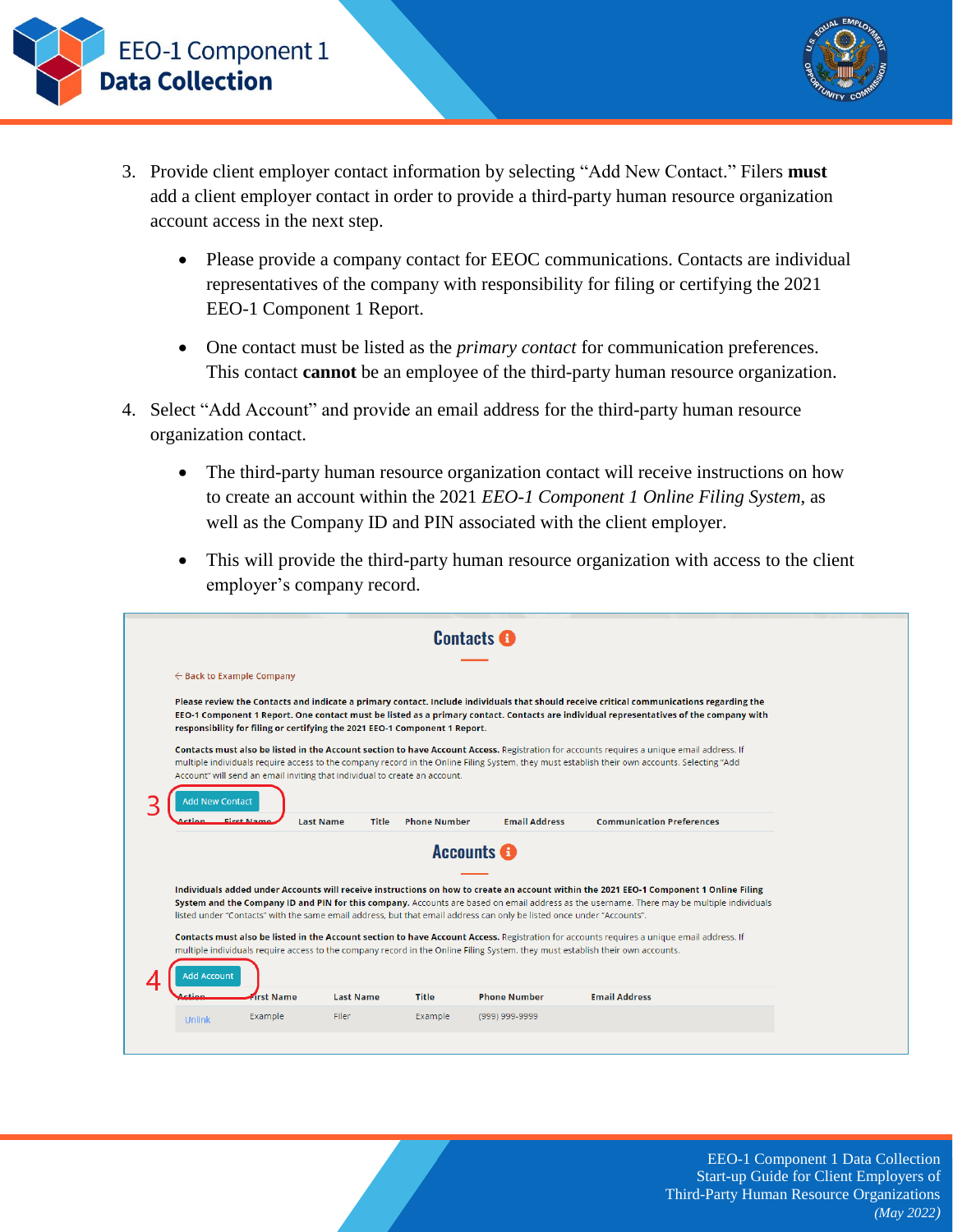



# **Step 4. What to Know About Reporting Procedures as a Client Employer**

If a third-party human resource organization previously completed your EEO-1 Component 1 Report under the third-party human resource organization's EIN, your *historic* EEO-1 Component 1 information will remain under the third-party human resource organization's EIN. This includes the 2019/2020 EEO-1 Component 1 Report establishment information.

 IMPORTANT: The establishments and associated historical reports **will not** transfer to the new Company ID created in Step 2 above.

For the 2021 EEO-1 Component 1 Report, your establishments **must** be added as new establishments to the company created in Step 2 above.

- Please review the "Report EEO-1 Component 1 Data" section on pages 16 19 of the *EEO-1 Component 1 Online Filing System User's Guide* for information on how to add establishments and enter workforce demographic data in your 2021 EEO-1 Component 1 Report. The User's Guide is listed under the *"Resources"* tab of the *Your Company List* page.
- If you are utilizing an upload file provided by a third-party human resource organization, you **must** ensure that the file reflects the *new* Company ID and Unit ID associated with your 2021 EEO-1 Component 1 filing. If the file supplied by a third-party human resource organization reflects a prior-year (e.g., 2020) Company ID and Unit ID, you **must** follow the steps outlined below:
	- 1) **Single establishment filers**: In the file supplied by the third-party human resource organization, replace the Company ID and Unit ID with the Company ID assigned by the *EEO-1 Component 1 Online Filing System (OFS)* before logging in to the [EEO-1 Component 1 OFS](https://gcc02.safelinks.protection.outlook.com/?url=https%3A%2F%2Furldefense.com%2Fv3%2F__https%3A%2Feeocdata.org%2Feeo1%2Fsignin__%3B!!L8-7AA!QRyK0emY7w02s48v9XUqu24kOPo_p4k7u5buUOP69wy7S9AZvm4ByxiCUe1EFgdzp09lZ5Ov1D2jjA%24&data=05%7C01%7C%7Ce5ee1fd7a97641dba6c208da38f29a05%7C3ba5b9434e564a2f9b91b1f1c37d645b%7C0%7C0%7C637884911866987328%7CUnknown%7CTWFpbGZsb3d8eyJWIjoiMC4wLjAwMDAiLCJQIjoiV2luMzIiLCJBTiI6Ik1haWwiLCJXVCI6Mn0%3D%7C3000%7C%7C%7C&sdata=hiYfdCencH3fDuyfCZC7RGKJFEP6uDlwGyiHRM6JTQs%3D&reserved=0) to complete the data file upload.
	- 2) **Multi-Establishment filers**: Review and/or complete steps a e below before logging into the [EEO-1 Component 1 OFS](https://gcc02.safelinks.protection.outlook.com/?url=https%3A%2F%2Furldefense.com%2Fv3%2F__https%3A%2Feeocdata.org%2Feeo1%2Fsignin__%3B!!L8-7AA!QRyK0emY7w02s48v9XUqu24kOPo_p4k7u5buUOP69wy7S9AZvm4ByxiCUe1EFgdzp09lZ5Ov1D2jjA%24&data=05%7C01%7C%7Ce5ee1fd7a97641dba6c208da38f29a05%7C3ba5b9434e564a2f9b91b1f1c37d645b%7C0%7C0%7C637884911866987328%7CUnknown%7CTWFpbGZsb3d8eyJWIjoiMC4wLjAwMDAiLCJQIjoiV2luMzIiLCJBTiI6Ik1haWwiLCJXVCI6Mn0%3D%7C3000%7C%7C%7C&sdata=hiYfdCencH3fDuyfCZC7RGKJFEP6uDlwGyiHRM6JTQs%3D&reserved=0) to complete the data file upload:
		- a) Take the file supplied by the third-party human resource organization, and in the records where Status Code is 2 or Status Code is 3, replace the Company ID and Unit ID with the Company ID assigned by the *EEO-1 Component 1 OFS* (i.e., Company ID and Unit ID should be the same for the Type 2 and Type 3 records);
		- b) For all other records where Status Code is NOT 2 or 3, replace the Company ID with the Company ID assigned by the *EEO-1 Component 1 OFS*;
		- c) For all other records where Status Code is NOT 2 or 3, delete the Unit ID;
		- d) For all other records where Status Code is 4, change the 4 to a 9 (Note: this uploads the Type 4 Report as a *new* Type 4 Report);
		- e) No actions are necessary for records where Status Code is 8;